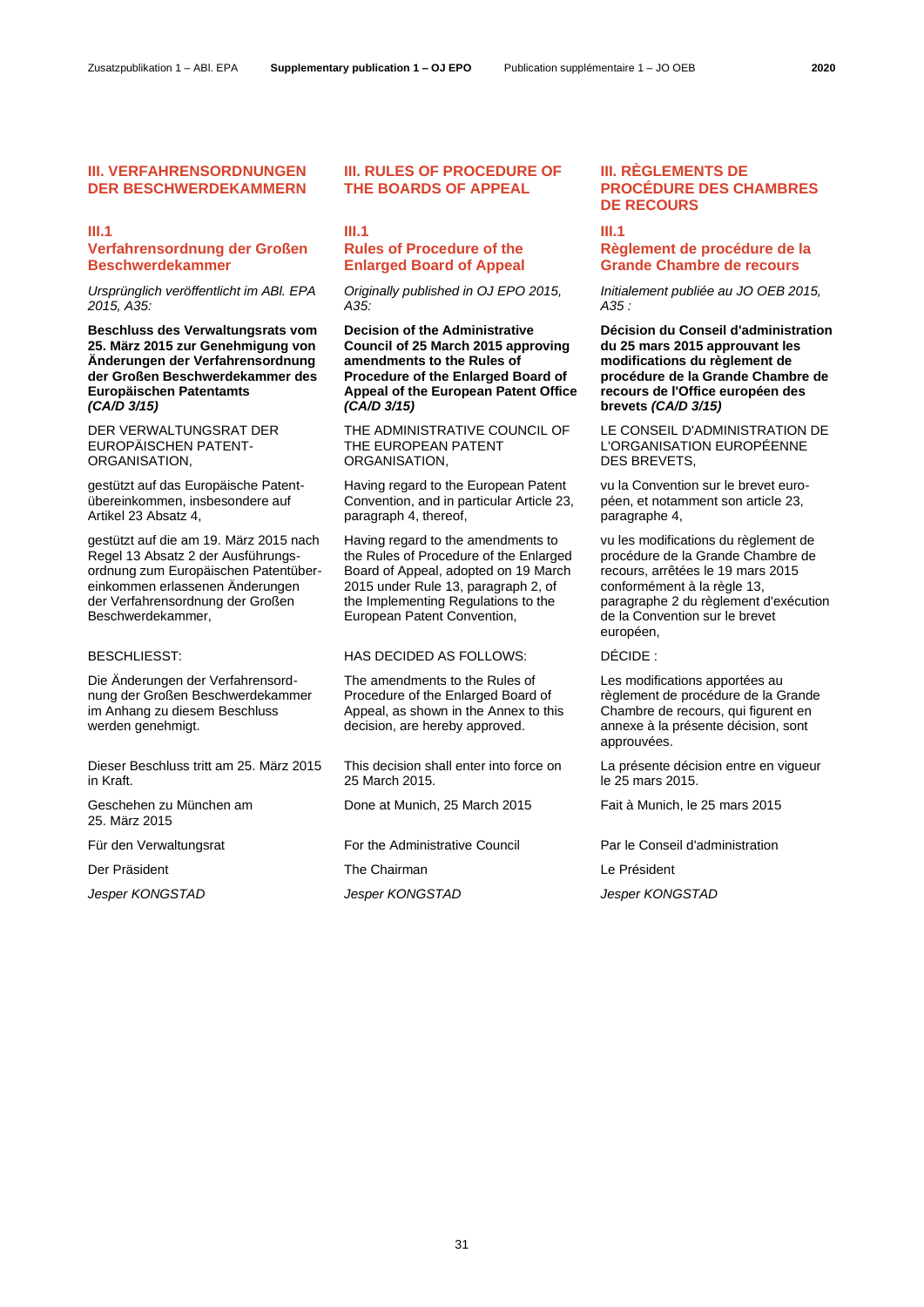Änderung der Verfahrensordnung der Großen Beschwerdekammer, ABl. EPA 1983, 3 in der Fassung von ABl. EPA 1989, 362, ABl. EPA 1994, 443, ABl. EPA 2003, 58 und ABl. EPA 2007, 303

Die Große Beschwerdekammer beschließt hiermit nach Regel 13 der Ausführungsordnung zum Europäischen Patentübereinkommen die Änderung ihrer Verfahrensordnung. Die so geänderte Verfahrensordnung lautet wie folgt:

### **Anwendungsbereich Field of application Champ d'application**

In den Verfahren vor der Großen Beschwerdekammer gemäß Artikel 23 Absatz 1 Satz 1 EPÜ, Artikel 112 EPÜ und Artikel 112a EPÜ gelten die Vorschriften dieser Verfahrensordnung.

# **Geschäftsverteilung und Besetzung Business distribution and**

(1) Vor Beginn eines jeden Geschäftsjahres stellen die nach Artikel 11 Absatz 3 EPÜ ernannten Mitglieder der Großen Beschwerdekammer einen Geschäftsverteilungsplan auf. Dieser bestimmt die ständigen Mitglieder und ihre Vertreter in Verfahren nach Artikel 23 Absatz 1 Satz 1 EPÜ, Artikel 112 EPÜ und Artikel 112a EPÜ, die im Laufe des Jahres eingeleitet werden. Der Plan kann im Laufe des Jahres geändert werden.

(2) Der Vorsitzende der Großen Beschwerdekammer bestimmt nach Maßgabe des Geschäftsverteilungsplans die Zusammensetzung der Kammer im Einzelfall. In den Verfahren gemäß Artikel 23 Absatz 1 Satz 1 EPÜ wird die Zusammensetzung der Kammer nach Maßgabe von Absatz 5 durch den Vertreter des Vorsitzenden der Großen Beschwerdekammer bestimmt.

(3) Für die Prüfung eines Antrags nach Artikel 112a EPÜ in der Besetzung nach Regel 109 Absatz 2 b) EPÜ wird die Besetzung für die Prüfung nach Regel 109 Absatz 2 a) EPÜ um zwei rechtskundige Mitglieder erweitert.

# **BESCHLUSS DECISION DÉCISION**

Amendments to the Rules of Procedure of the Enlarged Board of Appeal, OJ EPO 1983, 3, as amended in OJ EPO 1989, 362, OJ EPO 1994, 443, OJ EPO 2003, 58, and OJ EPO 2007, 303

In accordance with Rule 13 of the Implementing Regulations to the Convention on the Grant of European Patents, the Enlarged Board of Appeal amends its Rules of Procedure. These amended Rules of Procedure read as follows:

These Rules of Procedure shall apply in proceedings before the Enlarged Board of Appeal under Article 23, paragraph 1, first sentence, EPC, Article 112 EPC, and Article 112a EPC.

### **Artikel 2 Article 2 Article 2**

# **composition**

(1) Before the beginning of each working year the members of the Enlarged Board of Appeal appointed under Article 11, paragraph 3, EPC shall draw up a business distribution scheme. This scheme shall designate the regular members and their alternates in proceedings under Article 23, paragraph 1, first sentence, EPC, Article 112 EPC and Article 112a EPC initiated during the year. The scheme may be amended during the working year.

(2) The Chairman of the Enlarged Board of Appeal shall determine the composition of the Board for each particular case in accordance with the business distribution scheme. In proceedings under Article 23, paragraph 1, first sentence, EPC, in accordance with paragraph 5 the composition of the Board shall be determined by the alternate of the Chairman of the Enlarged Board of Appeal.

(3) For the examination of a petition under Article 112a EPC conducted in the composition under Rule 109, paragraph 2(b), EPC, two legally qualified members shall supplement the composition specified in Rule 109, paragraph 2(a), EPC.

### **ANHANG ANNEX ANNEXE**

Modifications apportées au règlement de procédure de la Grande Chambre de recours, JO OEB 1983, 3, tel que modifié dans le JO OEB 1989, 362, le JO OEB 1994, 443, le JO OEB 2003, 58 et le JO OEB 2007, 303

En vertu de la règle 13 du règlement d'exécution de la Convention sur la délivrance de brevets européens, la Grande Chambre de recours a décidé de modifier son règlement de procédure. La version modifiée de celui-ci est désormais la suivante :

# **Artikel 1 Article 1 Article premier**

Les dispositions du présent règlement de procédure sont applicables aux procédures devant la Grande Chambre de recours visées à l'article 23, paragraphe 1, première phrase CBE, à l'article 112 CBE et à l'article 112bis CBE.

# **Répartition des affaires et composition**

(1) Avant le début de chaque année d'activité, les membres de la Grande Chambre de recours nommés selon l'article 11, paragraphe 3 CBE établissent un plan de répartition des affaires. Ce plan désigne les membres titulaires et les membres suppléants dans les procédures introduites pendant l'année au titre de l'article 23, paragraphe 1, première phrase CBE, de l'article 112 CBE et de l'article 112bis CBE. Ce plan peut être modifié en cours d'année.

(2) Le président de la Grande Chambre de recours détermine dans chaque cas particulier la composition de la Chambre conformément au plan de répartition des affaires. Dans les procédures visées à l'article 23, paragraphe 1, première phrase CBE, la composition de la Chambre est déterminée par le suppléant du président de la Grande Chambre de recours, dans les conditions prévues au paragraphe 5.

(3) Afin d'examiner une requête visée à l'article 112bis CBE, dans la formation prévue à la règle 109, paragraphe 2 b) CBE, la formation prévue, aux fins de l'examen, selon la règle 109, paragraphe 2 a) CBE, est complétée par deux membres juristes.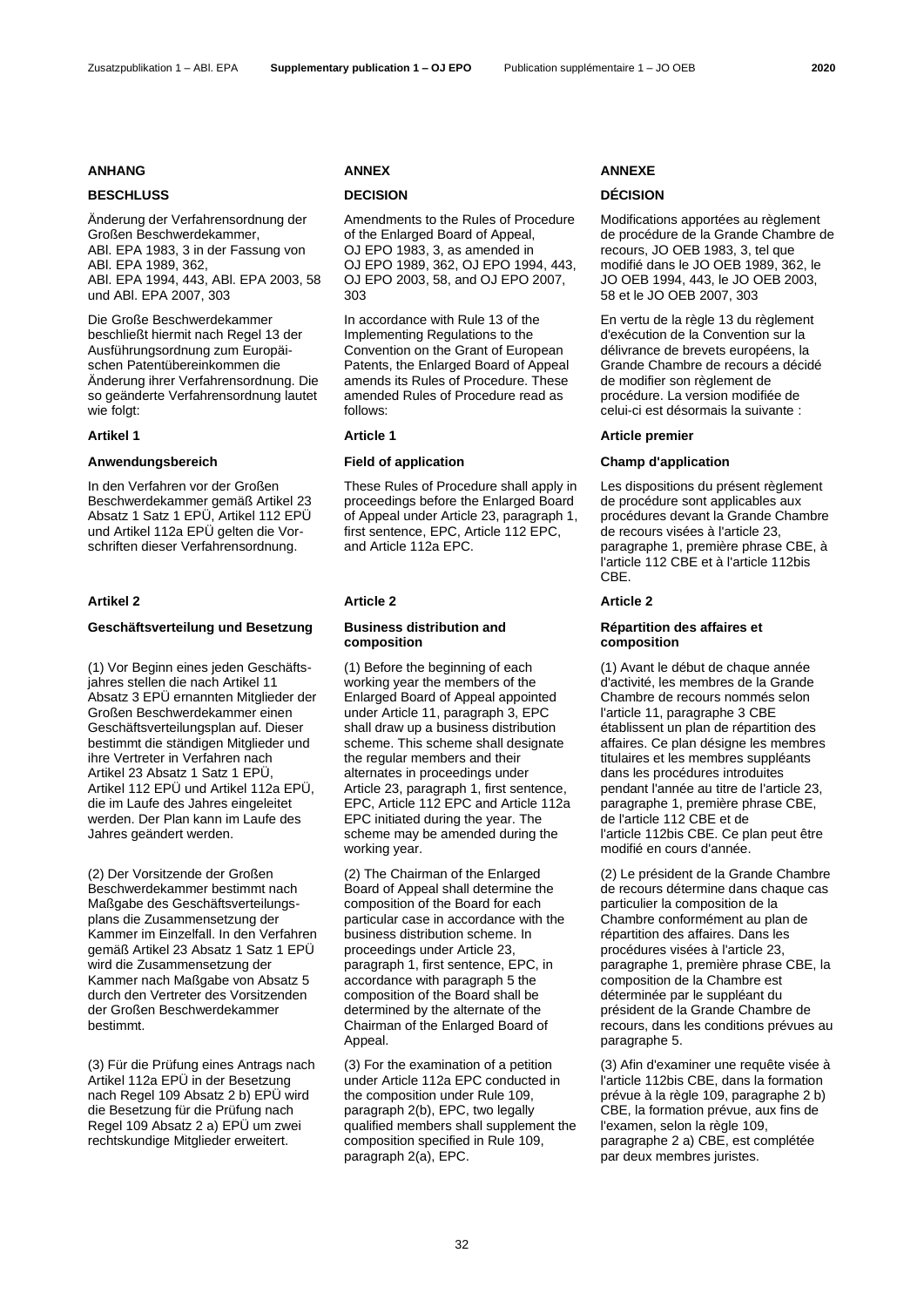(4) In den Verfahren vor der Großen Beschwerdekammer nach Artikel 112 Absatz 1 a) EPÜ dürfen mindestens vier Mitglieder nicht an dem Verfahren vor der die Rechtsfrage vorlegenden Kammer mitgewirkt haben.

(5) In den Verfahren nach Artikel 23 Absatz 1 Satz 1 EPÜ setzt sich die Große Beschwerdekammer nach Maßgabe von Artikel 22 Absatz 2 Satz 1 EPÜ zusammen, wobei der Vorsitzende durch seinen Vertreter ersetzt wird und zwei der rechtskundigen Mitglieder externe Mitglieder der Großen Beschwerdekammer sind.

(6) Artikel 24 EPÜ findet auf Verfahren nach Artikel 112a EPÜ Anwendung. Der nach Artikel 11 Absatz 3 EPÜ ernannte Vorsitzende der Kammer, gegen deren Entscheidung sich der Antrag auf Überprüfung richtet, darf am Überprüfungsverfahren nicht mitwirken.

(7) Unmittelbar nach ihrer Bestimmung oder Änderung wird die Zusammensetzung der Kammer den Beteiligten mitgeteilt.

### **Artikel 3 Article 3 Article 3**

# **Vertretung der Mitglieder Replacement of members Remplacement des membres**

(1) Vertretungsgründe sind Verhinderungsgründe, wie insbesondere Krankheit, Arbeitsüberlastung und unvermeidbare Verpflichtungen.

(2) Will ein Mitglied vertreten werden, so unterrichtet es den Vorsitzenden der Kammer unverzüglich von seiner Verhinderung.

(3) Der Vorsitzende der Großen Beschwerdekammer kann ein anderes ständiges rechtskundiges Mitglied der Kammer nach Maßgabe des Geschäftsverteilungsplans vertretungsweise zum Vorsitzenden bestimmen.

# **Ausschließung und Ablehnung Exclusion and objection Récusation**

(1) Das Verfahren nach Artikel 24 Absatz 4 EPÜ ist auch anzuwenden, wenn die Kammer von einem möglichen Ausschließungsgrund auf andere Weise als von dem Mitglied oder einem Beteiligten Kenntnis erhält.

(2) Das betroffene Mitglied wird aufgefordert, sich zu dem Ausschließungsgrund zu äußern.

(4) In proceedings before the Enlarged Board of Appeal under Article 112, paragraph 1(a), EPC at least four of the members shall not have taken part in the proceedings before the Board of Appeal referring the point of law.

(5) In proceedings under Article 23, paragraph 1, first sentence, EPC the Enlarged Board of Appeal shall be composed according to the provisions of Article 22, paragraph 2, first sentence, EPC, the Chairman being replaced by his alternate, and two of the legally qualified members being external members of the Enlarged Board of Appeal.

(6) Article 24 EPC shall apply to proceedings under Article 112a EPC. The Chairman, appointed under Article 11, paragraph 3, EPC, of the Board against whose decision the petition for review has been filed may not take part in the review proceedings.

(7) The parties shall be informed of the Board's composition as soon as it has been determined or changed.

(1) Members shall be replaced by alternates if they are prevented from participating, particularly as a result of sickness, excessive workload, and commitments which cannot be avoided.

(2) Any member who wishes to be replaced by an alternate shall inform the Chairman of the Board of his unavailability without delay.

(3) The Chairman of the Enlarged Board of Appeal may, in accordance with the business distribution scheme, designate another regular legally qualified member of the Board to act as Chairman in his stead.

### **Artikel 4 Article 4 Article 4**

(1) If the Board has knowledge of a possible reason for exclusion or objection which does not originate from a member himself or from any party to the proceedings, then the procedure of Article 24, paragraph 4, EPC shall be applied.

(2) The member concerned shall be invited to present his comments as to whether there is a reason for exclusion. (4) Lors des procédures devant la Grande Chambre de recours visées à l'article 112, paragraphe 1 a) CBE, celle-ci doit être composée de telle sorte que quatre au moins de ses membres n'aient pas participé à la procédure devant la chambre qui soumet la question de droit.

(5) Dans les procédures visées à l'article 23, paragraphe 1, première phrase CBE, la composition de la Grande Chambre de recours est déterminée conformément aux dispositions de l'article 22, paragraphe 2, première phrase CBE, le président étant remplacé par son suppléant et deux des membres juristes étant des membres externes de la Grande Chambre de recours.

(6) L'article 24 CBE est applicable aux procédures visées à l'article 112bis CBE. Le président d'une chambre nommé selon l'article 11, paragraphe 3 CBE ne peut pas participer à la procédure de révision si la requête en révision se rapporte à une décision rendue par cette chambre.

(7) Dès après sa détermination ou son changement, la composition de la Grande Chambre de recours est notifiée aux parties.

(1) Les motifs de remplacement sont l'empêchement et notamment la maladie, la surcharge de travail et les engagements auxquels il n'est pas possible de se soustraire.

(2) Tout membre qui souhaite se faire remplacer informe sans délai le président de la Chambre de son empêchement.

(3) Le président de la Grande Chambre de recours peut, conformément au plan de répartition des affaires, désigner un autre membre juriste titulaire de la Chambre pour le remplacer.

(1) Si la Chambre a connaissance d'un motif de récusation éventuelle de l'un de ses membres, autrement que par ce dernier ou par l'une des parties, l'article 24, paragraphe 4 CBE s'applique.

(2) Le membre intéressé est invité à donner son avis sur le motif de récusation.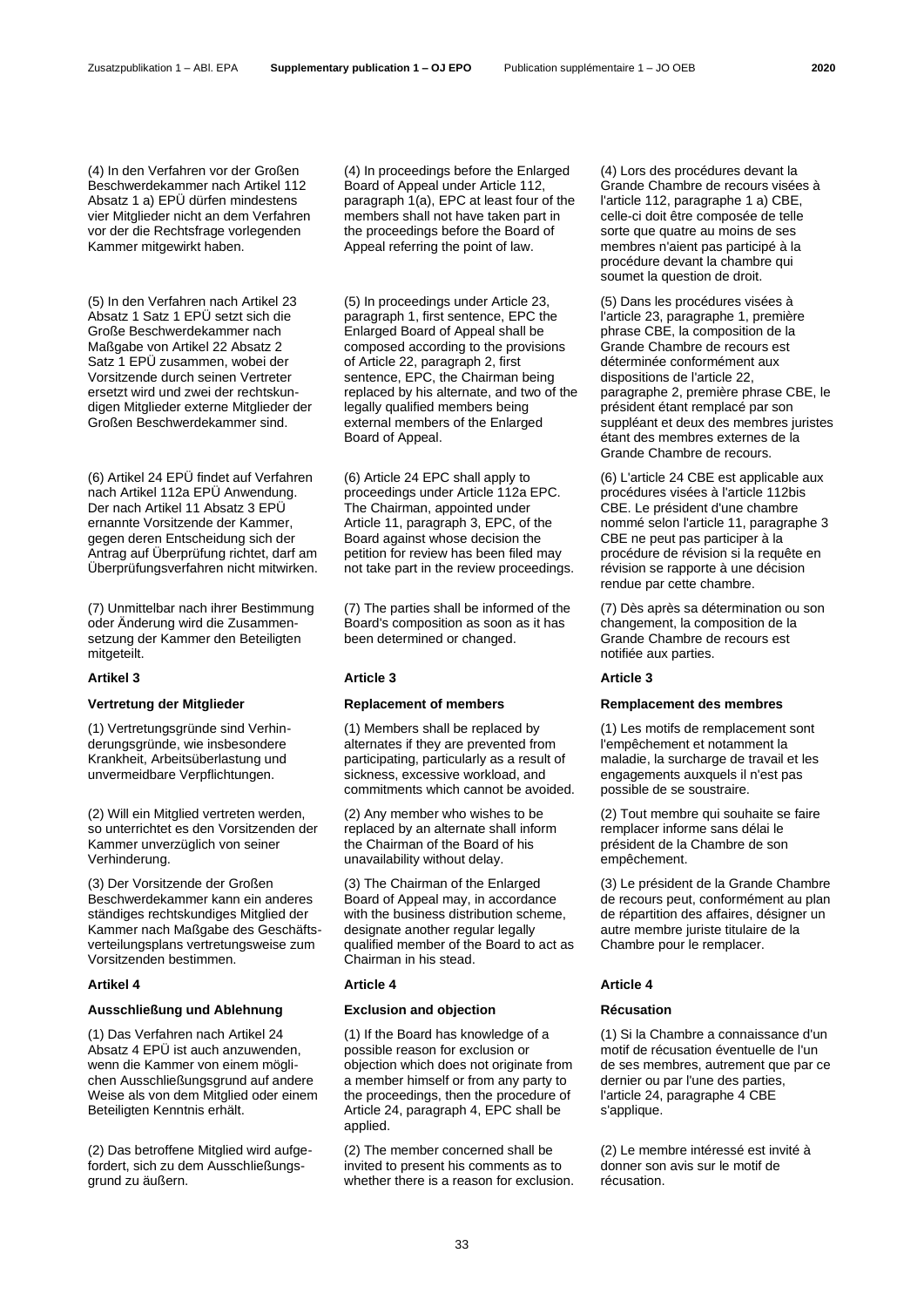(3) Vor der Entscheidung über die Ausschließung des Mitglieds wird das Verfahren in der Sache nicht weitergeführt.

### **Artikel 5 Article 5 Article 5**

### **Berichterstatter Rapporteurs Rapporteurs**

(1) Der Vorsitzende der Kammer bestimmt für jeden Fall eines der Mitglieder der Kammer oder sich selbst als Berichterstatter. Der Vorsitzende kann einen Mitberichterstatter bestimmen. Der Berichterstatter der Kammer in der Besetzung nach Regel 109 Absatz 2 a) EPÜ bleibt in der Regel Berichterstatter für das Verfahren in der Besetzung nach Regel 109 Absatz 2 b) EPÜ.

(2) Ist ein Mitberichterstatter bestimmt worden, so werden die in den Absätzen 3 bis 5 vorgesehenen Maßnahmen vorbehaltlich einer Anordnung des Vorsitzenden gemeinsam vom Berichterstatter und dem Mitberichterstatter getroffen.

(3) Der Berichterstatter führt eine vorläufige Untersuchung des Falles durch und kann vorbehaltlich einer Anordnung des Vorsitzenden der Kammer Bescheide an die mitwirkungsberechtigten Beteiligten abfassen. Die Bescheide werden vom Berichterstatter im Auftrag der Kammer unterzeichnet.

(4) Der Berichterstatter bereitet die Sitzungen und mündlichen Verhandlungen der Kammer vor.

(5) Der Berichterstatter entwirft die Entscheidungen bzw. Stellungnahmen.

(6) Ist der Berichterstatter oder der Mitberichterstatter der Ansicht, dass seine Kenntnisse der Verfahrenssprache für die Abfassung von Bescheiden und Entscheidungen bzw. Stellungnahmen nicht ausreichen, so kann er diese in einer anderen Amtssprache entwerfen. Die Entwürfe werden vom Europäischen Patentamt in die Verfahrenssprache übersetzt; die Übersetzungen werden von dem Berichterstatter oder von einem anderen Mitglied der Kammer überprüft.

### **Geschäftsstelle Registry Greffe**

(1) Bei der Großen Beschwerdekammer wird eine Geschäftsstelle eingerichtet, deren Aufgaben vom Leiter der Geschäftsstellen der Beschwerdekammern oder von den ihm zu diesem Zweck zugeordneten Geschäftsstellenbeamten wahrgenommen werden.

(3) Before a decision is taken on the exclusion of the member, there shall be no further proceedings in the case.

(1) The Chairman of the Board shall for each case designate a member of the Board, or himself, as rapporteur. The Chairman may appoint an additional rapporteur. The rapporteur of the Board as composed under Rule 109, paragraph 2(a), EPC shall generally go on to be the rapporteur for proceedings conducted in the composition under Rule 109, paragraph 2(b), EPC.

(2) If an additional rapporteur is appointed, the steps referred to in paragraphs 3 to 5 shall be taken by the rapporteur and additional rapporteur jointly unless the Chairman directs otherwise.

(3) The rapporteur shall carry out a preliminary study of the case and may prepare communications to the eligible parties subject to the direction of the Chairman of the Board. Communications shall be signed by the rapporteur on behalf of the Board.

(4) The rapporteur shall make the preparations for meetings of the Board and for oral proceedings.

(5) The rapporteur shall draft decisions or opinions.

(6) If a rapporteur or additional rapporteur considers that his knowledge of the language of the proceedings is insufficient for drafting communications or decisions or opinions, he may draft these in one of the other official languages. His drafts shall be translated by the European Patent Office into the language of the proceedings and the translations shall be checked by the rapporteur or by another member of the Board.

### **Artikel 6 Article 6 Article 6**

(1) A Registry shall be established for the Enlarged Board of Appeal. The Senior Registrar of the Boards of Appeal or the registrars assigned to him for this purpose shall be responsible for the discharge of its functions.

(3) La procédure relative à l'affaire est suspendue jusqu'à ce qu'une décision ait été prise au sujet de la récusation.

(1) Le président de la Chambre désigne, pour chaque cas, l'un des membres de la Chambre ou lui-même pour assumer les fonctions de rapporteur. Le président peut désigner un corapporteur. Le rapporteur de la Chambre siégeant dans la formation prévue à la règle 109, paragraphe 2 a) CBE reste en règle générale rapporteur pour la procédure conduite dans la formation prévue à la règle 109. paragraphe 2 b) CBE.

(2) Si un corapporteur a été désigné, les mesures prévues aux paragraphes 3 à 5 sont prises conjointement par le rapporteur et le corapporteur, sous réserve des directives du président.

(3) Le rapporteur procède à une étude préliminaire du cas et rédige en tant que de besoin, sous réserve des directives du président de la Chambre, les notifications aux parties habilitées à participer. Le rapporteur signe les notifications au nom de la Chambre.

(4) Le rapporteur prépare les réunions internes de la Chambre et les procédures orales.

(5) Le rapporteur rédige les projets de décisions ou d'avis.

(6) Si le rapporteur ou le corapporteur estime que sa connaissance de la langue de la procédure n'est pas suffisante pour rédiger des projets de notifications et de décisions ou d'avis, il peut les rédiger dans une autre des langues officielles. L'Office européen des brevets traduit les projets dans la langue de la procédure et le rapporteur ou un autre membre de la Chambre vérifie les traductions.

(1) Il est institué auprès de la Grande Chambre de recours un greffe, dont les attributions sont exercées par le greffier en chef des chambres de recours ou par les agents du greffe affectés à cet effet.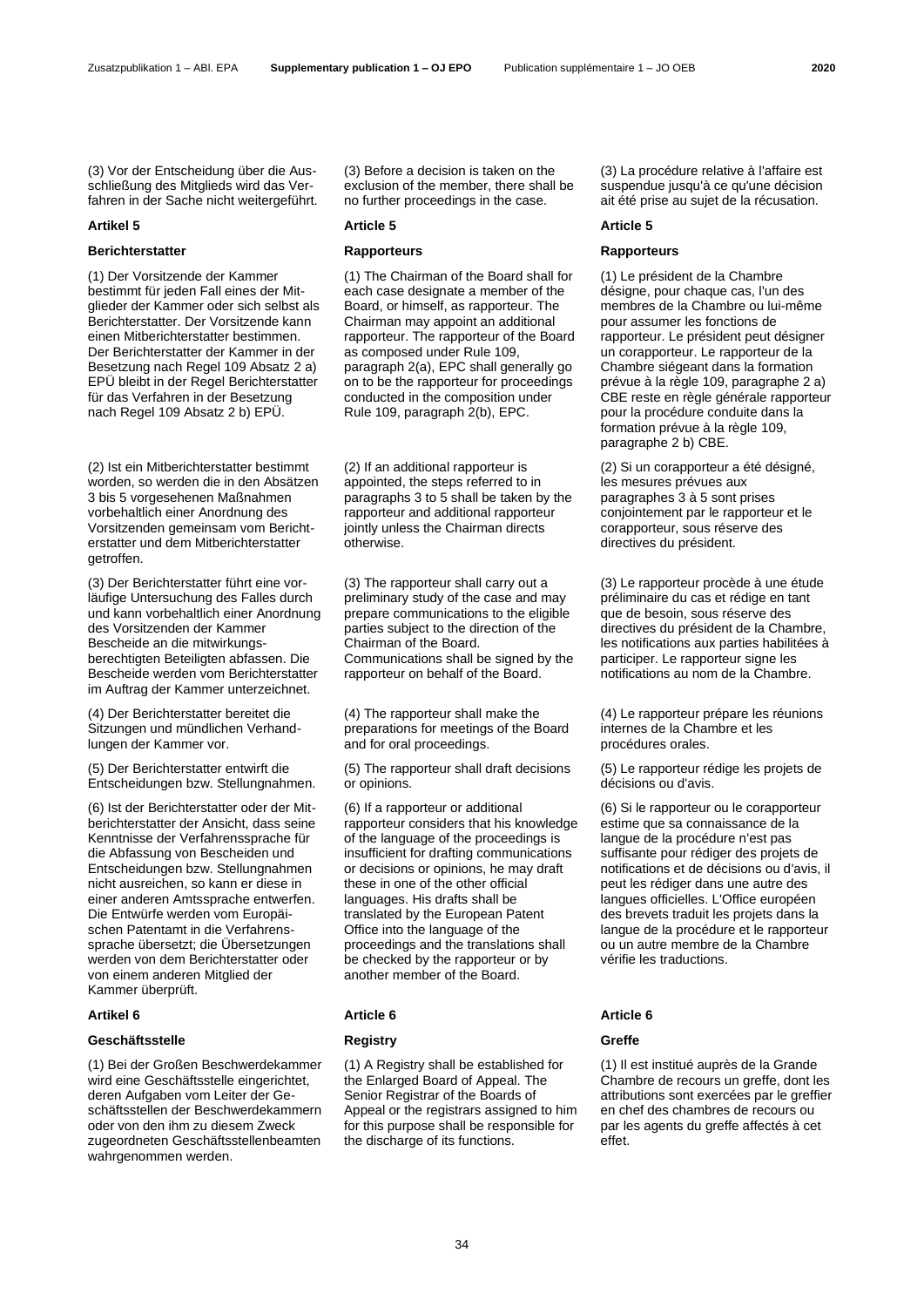(2) Die nach Artikel 11 Absatz 3 EPÜ ernannten Mitglieder der Großen Beschwerdekammer können der Geschäftsstelle Aufgaben übertragen, die technisch und rechtlich keine Schwierigkeiten bereiten, wie insbesondere Aufgaben betreffend Akteneinsicht, Ladung, Zustellung oder Gewährung von Weiterbehandlung.

(3) Niederschriften über mündliche Verhandlungen und Beweisaufnahmen werden vom Leiter der Geschäftsstellen, einem ihm zu diesem Zweck zugeordneten Geschäftsstellenbeamten oder von einem anderen Bediensteten des Amts, den der Vorsitzende dazu bestimmt, angefertigt.

## **Änderung in der Zusammensetzung der Kammer**

(1) Ändert sich die Zusammensetzung der Kammer nach einer mündlichen Verhandlung, so werden die mitwirkungsberechtigten Beteiligten unterrichtet, dass auf Antrag eine erneute mündliche Verhandlung vor der Kammer in ihrer neuen Zusammensetzung stattfindet. Eine erneute mündliche Verhandlung findet auch dann statt, wenn das neue Mitglied dies beantragt und die übrigen Mitglieder der Kammer damit einverstanden sind.

(2) Absatz 1 findet keine Anwendung auf eine Änderung der Zusammensetzung gemäß Artikel 2 Absatz 3. In diesem Fall gilt ein Antrag auf mündliche Verhandlung auch dann weiter, wenn bereits eine mündliche Verhandlung stattgefunden hat.

(3) Jedes neue Mitglied ist an bereits getroffene Zwischenentscheidungen wie die übrigen Mitglieder gebunden.

(4) Ist ein Mitglied der Kammer nach einer Endentscheidung verhindert, so wird es nicht ersetzt. Ist der Vorsitzende verhindert, so unterzeichnet in seinem Auftrag das im Rahmen der Kammer dienstälteste rechtskundige Mitglied der Kammer und bei gleichem Dienstalter das älteste Mitglied.

Liegen der Kammer mehrere Rechtsfragen gleicher oder ähnlicher Art oder mehrere Anträge auf Überprüfung derselben Beschwerdeentscheidung

(2) The members of the Enlarged Board of Appeal appointed under Article 11, paragraph 3, EPC may entrust to the Registry tasks which involve no technical or legal difficulties, in particular in relation to arranging for inspection of files, issuing summonses to oral proceedings and notifications and granting requests for further processing of applications.

(3) Minutes of oral proceedings and of the taking of evidence shall be drawn up by the Senior Registrar, a registrar assigned to him for this purpose or such other employee of the Office as the Chairman may designate.

### **Artikel 7 Article 7 Article 7**

# **Change in the composition of the Board**

(1) If the composition of the Board is changed after oral proceedings, the parties eligible to take part in the proceedings shall be informed that, at the request of any party, fresh oral proceedings shall be held before the Board in its new composition. Fresh oral proceedings shall also be held if so requested by the new member and if the other members of the Board have given their agreement.

(2) Paragraph 1 shall not apply to a change in composition under Article 2, paragraph 3. In this event, a request for oral proceedings shall continue to apply even where oral proceedings have already taken place.

(3) Each new member shall be bound to the same extent as the other members by an interim decision which has already been taken.

(4) If, when the Board has already reached a final decision, a member is unable to act, he shall not be replaced by an alternate. If the Chairman is unable to act, the legally qualified member of the Board having the longest service on the Board or, in the case where members have the same length of service, the eldest member shall sign the decision on behalf of the Chairman.

### **Artikel 8 Article 8 Article 8**

### **Verbindung von Verfahren Consolidation of proceedings Jonction de procédures**

If two or more points of law with the same or similar subject-matter have been submitted, or two or more petitions to review the same appeal

(2) Les membres de la Grande Chambre de recours nommés selon l'article 11, paragraphe 3 CBE peuvent confier au greffe des tâches ne présentant aucune difficulté technique ou juridique particulière, notamment celles concernant l'ouverture des dossiers à l'inspection publique, les citations, les significations ou les autorisations de poursuite de la procédure.

(3) Les procès-verbaux des procédures orales et des instructions sont établis par le greffier en chef, par l'agent du greffe affecté à cet effet ou par tout autre agent de l'Office désigné par le président de la Chambre.

### **Modification de la composition de la Chambre**

(1) Si la composition de la Chambre est modifiée après une procédure orale, les parties habilitées à participer sont informées que, si l'une d'elles le demande, une nouvelle procédure orale aura lieu devant la Chambre dans sa nouvelle composition. Une nouvelle procédure orale a également lieu à la demande du nouveau membre de la Chambre si les autres membres en conviennent.

(2) Le paragraphe 1 n'est pas applicable si la composition est modifiée conformément à l'article 2, paragraphe 3. Dans ce cas, la requête en procédure orale reste valable même si une procédure orale a déjà eu lieu.

(3) Chaque nouveau membre de la Chambre est lié, au même titre que les autres membres, par les décisions interlocutoires déjà prises.

(4) Si l'un des membres de la Chambre a un empêchement alors que la Chambre a déjà pris une décision finale, il n'est pas remplacé. S'il s'agit du président, la décision est signée, au lieu et place de celui-ci, par le membre juriste le plus ancien de la Chambre ; à égalité d'ancienneté, le membre le plus âgé signe.

Si plusieurs questions de droit identiques ou analogues ou si plusieurs requêtes en révision de la même décision d'une chambre de recours sont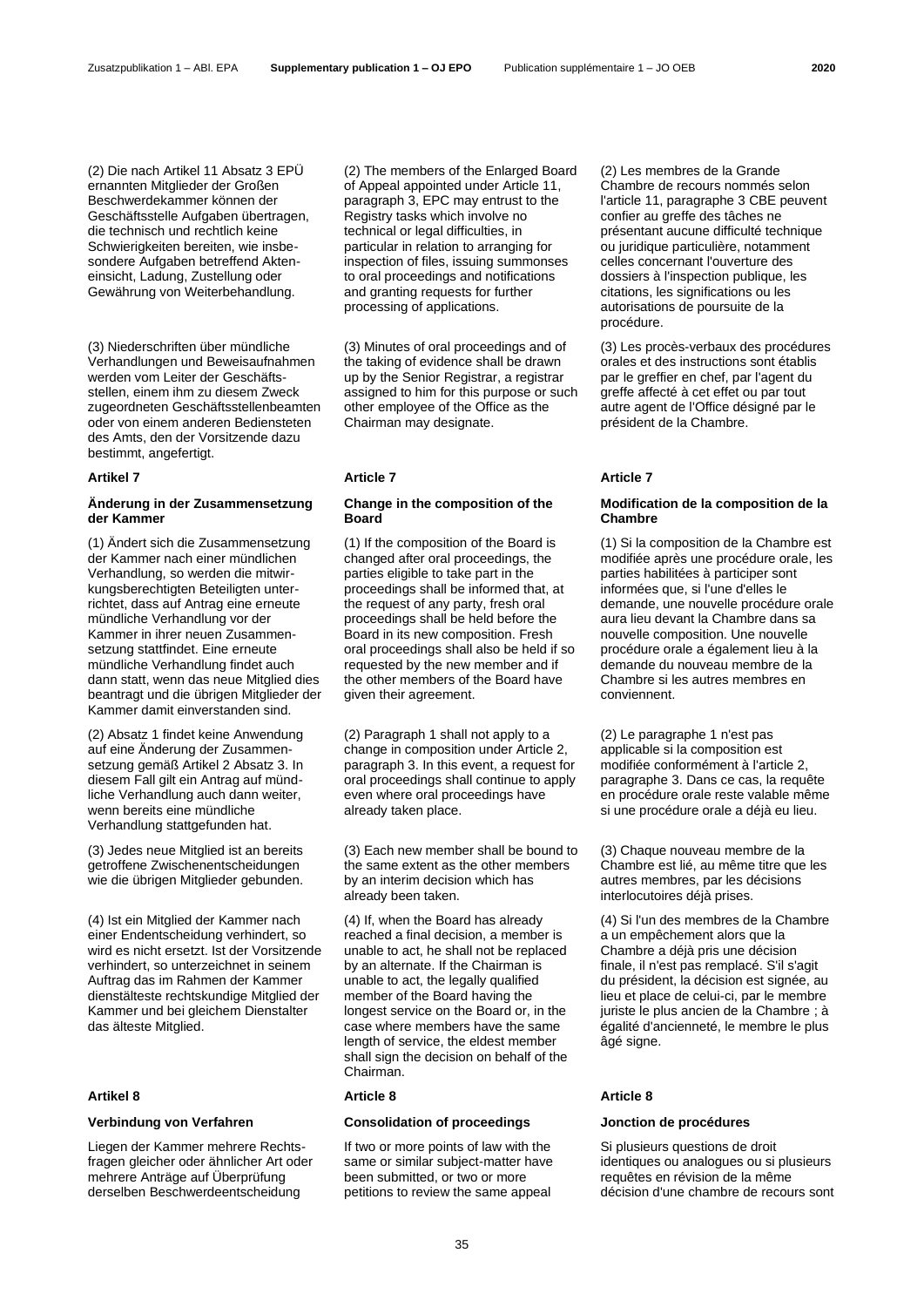vor, so kann die Kammer sie in einem gemeinsamen Verfahren behandeln.

# **Äußerungsrecht des Präsidenten des Europäischen Patentamts**

In den Verfahren gemäß Artikel 112 EPÜ kann die Kammer den Präsidenten des Europäischen Patentamts von Amts wegen oder auf dessen schriftlichen begründeten Antrag auffordern, sich zu Fragen von allgemeinem Interesse, die sich im Rahmen eines vor der Kammer anhängigen Verfahrens stellen, schriftlich oder mündlich zu äußern. Die Beteiligten sind berechtigt, zu diesen Äußerungen Stellung zu nehmen.

(1) Im Rahmen der Verfahren gemäß Artikel 112 EPÜ können schriftliche Stellungnahmen, die von Dritten eingereicht werden und die in diesem Verfahren zu klärende Rechtsfragen betreffen, nach dem Ermessen der Kammer behandelt werden.

(2) Die Kammer kann im Amtsblatt des Europäischen Patentamts nähere Bestimmungen betreffend diese Stellungnahmen bekanntmachen.

# **Besondere Mitteilungen an die Beteiligten in Verfahren nach Artikel 112a EPÜ**

Unbeschadet der nach anderen Vorschriften erforderlichen Zustellungen oder Mitteilungen:

a) wird den anderen Beteiligten der Eingang eines Antrags auf Überprüfung zusammen mit einer Abschrift des Antrags und unter Hinweis auf Regel 109 Absatz 3 EPÜ mitgeteilt;

b) wird den Beteiligten die Verwerfung in einer mündlichen Verhandlung eines Antrags auf Überprüfung als offensichtlich unzulässig oder unbegründet mitgeteilt:

c) wird den Beteiligten die Weiterleitung eines Antrags auf Überprüfung an die Kammer in der Besetzung nach Regel 109 Absatz 2 b) EPÜ mitgeteilt.

decision, the Board may consider them in consolidated proceedings.

# **Artikel 9 Article 9 Article 9**

In proceedings under Article 112 EPC the Board may, on its own initiative or at the written, reasoned request of the President of the European Patent Office, invite him to comment in writing or orally on questions of general interest which arise in the course of proceedings pending before it. The parties shall be entitled to submit their observations on the President's comments.

# **Artikel 10 Article 10 Article 10**

# **Stellungnahmen Dritter Statements by third parties Observations des tiers**

(1) In the course of proceedings under Article 112 EPC, any written statement concerning the points of law raised in such proceedings which is sent to the Board by a third party may be dealt with as the Board thinks fit.

(2) The Board may announce further provisions concerning such statements in the Official Journal of the European Patent Office if it seems appropriate.

# **Artikel 11 Article 11 Article 11**

# **Special communications to parties in proceedings under Article 112a EPC**

Notwithstanding notifications or communications required under other provisions,

(a) the other parties shall be informed of the receipt of a petition for review and shall receive a copy of the petition, reference being made to Rule 109, paragraph 3, EPC;

(b) the parties shall be informed that a clearly inadmissible or unallowable petition for review has been rejected in oral proceedings;

(c) the parties shall be informed that a petition for review has been forwarded to the Board as composed under Rule 109, paragraph 2(b), EPC.

soumises à la Chambre, celle-ci peut les examiner au cours d'une procédure commune.

# **EPO President's right to comment Droit du Président de l'OEB de présenter des observations**

Dans les procédures visées à l'article 112 CBE, la Chambre peut, soit d'office soit sur demande écrite et motivée du Président de l'Office européen des brevets, inviter ce dernier à présenter par écrit ou oralement ses observations sur des questions d'intérêt général qui se posent dans le cadre d'une procédure pendante devant elle. Les parties ont le droit de prendre position au sujet de ces observations.

(1) Au cours des procédures visées à l'article 112 CBE, la Chambre traite comme elle le juge bon toutes observations écrites qui lui sont adressées par les tiers relatives aux questions de droit objet de ladite procédure.

(2) Si elle l'estime utile, la Chambre publie dans le Journal officiel de l'Office européen des brevets toutes autres dispositions concernant de telles observations.

### **Notifications particulières aux parties aux procédures visées à l'article 112bis CBE**

Sans préjudice des significations ou notifications requises en vertu d'autres dispositions,

a) les autres parties sont informées de la mise au rôle d'une requête en révision et reçoivent copie de cette requête, référence étant faite à la règle 109, paragraphe 3 CBE ;

b) les parties sont informées qu'une requête en révision manifestement irrecevable ou non fondée a été rejetée au cours d'une procédure orale ;

c) les parties sont informées qu'une requête en révision a été transmise à la Chambre siégeant dans la formation prévue à la règle 109, paragraphe 2 b) CBE.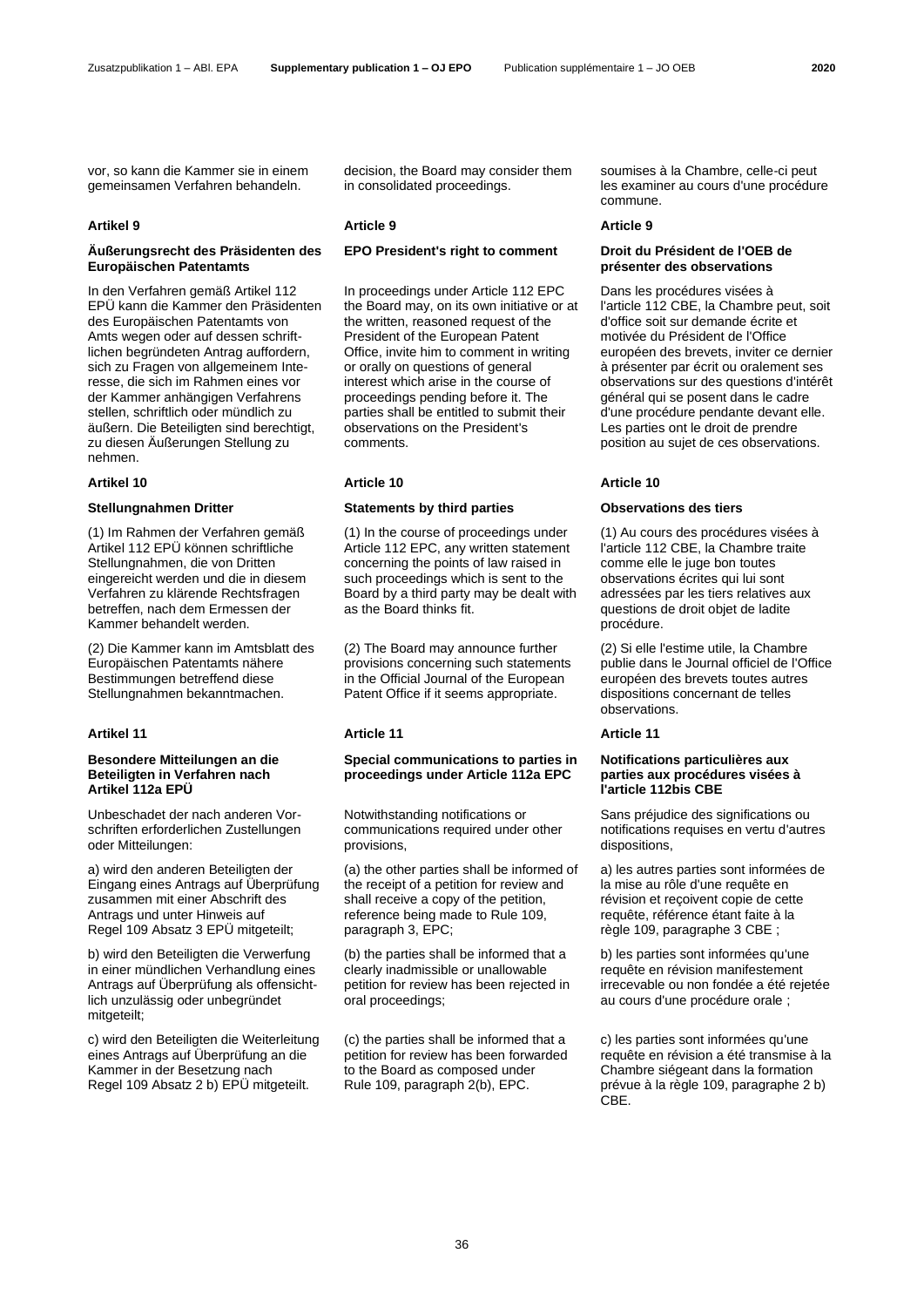### **Artikel 12 Article 12 Article 12**

# **Neues Vorbringen nach Fristablauf in Verfahren nach Artikel 112a EPÜ**

(1) Unbeschadet der Regel 109 Absatz 3 EPÜ kann die Kammer neues Vorbringen des Antragstellers nach Ablauf der Frist für die Einreichung des Antrags auf Überprüfung berücksichtigen, wenn besondere Gründe dies rechtfertigen.

(2) Entsprechendes gilt im Verfahren in der Besetzung nach Regel 109 Absatz 2 b) EPÜ für neues Vorbringen der anderen Beteiligten nach deren Erwiderung.

### **Verfahren nach Artikel 23 Absatz 1 Satz 1 EPÜ**

(1) Einen Antrag an die Große Beschwerdekammer, die Amtsenthebung eines Mitglieds nach Artikel 23 Absatz 1 Satz 1 EPÜ vorzuschlagen, kann entweder der Verwaltungsrat der Europäischen Patentorganisation oder der für die Beschwerdekammern zuständige Vizepräsident des Europäischen Patentamts stellen.

(2) Wird ein solcher Antrag vom Verwaltungsrat gestellt, ist dieser in dem Verfahren vertreten. Der für die Beschwerdekammern zuständige Vizepräsident des Europäischen Patentamts hat in einem solchen Verfahren ebenfalls Anspruch auf rechtliches Gehör.

(3) Wird ein solcher Antrag von dem für die Beschwerdekammern zuständigen Vizepräsidenten gestellt, ist dieser Verfahrensbeteiligter.

(4) Das von dem beantragten Vorschlag zur Amtsenthebung nach Artikel 23 Absatz 1 Satz 1 EPÜ betroffene Mitglied ist als Antragsgegner am Verfahren beteiligt.

(5) Im Antrag nach Absatz 1 sind alle Tatsachen, Argumente und Beweismittel anzuführen. Alle Unterlagen, auf die Bezug genommen wird, sind als Anlagen beizufügen.

(6) Das Verfahren wird schriftlich geführt - erforderlichenfalls oder auf Antrag ergänzt durch eine mündliche Verhandlung nach Artikel 14 - und darf erst abgeschlossen werden, wenn der Antragsgegner über die dem Antrag

### **New submissions filed after expiry of the time limit in proceedings under Article 112a EPC**

(1) Notwithstanding Rule 109, paragraph 3, EPC the Board may consider new submissions made by the petitioner after expiry of the time limit for filing petitions for review, if this is justified for special reasons.

(2) The same shall apply in proceedings conducted in the composition under Rule 109, paragraph 2(b), EPC to new submissions from the other parties filed subsequently to their reply.

### **Proceedings under Article 23, paragraph 1, first sentence, EPC**

(1) A request that the Enlarged Board of Appeal make a proposal for the removal from office of a member under Article 23, paragraph 1, first sentence, EPC may be made to the Enlarged Board either by the Administrative Council of the European Patent Organisation or by the Vice-President of the European Patent Office in charge of the Boards of Appeal.

(2) In the case of such a request being made by the Administrative Council, the Administrative Council shall be represented in the proceedings. The Vice-President of the European Patent Office in charge of the Boards of Appeal shall also be entitled to be heard in such proceedings.

(3) In the case of such a request being made by the Vice-President in charge of the Boards of Appeal, he shall be a party to the proceedings.

(4) The member who is the subject of a request to make a proposal for their removal from office under Article 23, paragraph 1, first sentence, EPC shall be a party to the proceedings as respondent.

(5) The request referred to in paragraph 1 shall set out all the facts, arguments and evidence relied on. All documents referred to shall be attached.

(6) The proceedings shall be conducted in writing, where necessary or requested supplemented by oral proceedings according to Article 14, and may not be concluded without the respondent being informed of the facts,

# **Nouveaux moyens invoqués après l'expiration du délai pour agir dans les procédures visées à l'article 112bis CBE**

(1) Sans préjudice de la règle 109, paragraphe 3 CBE, la Chambre peut tenir compte de nouveaux moyens invoqués par l'auteur de la requête en révision après l'expiration du délai de mise au rôle de ladite requête, si des motifs particuliers le justifient.

(2) Il en va de même pour la procédure conduite dans la formation prévue à la règle 109, paragraphe 2 b) CBE, en ce qui concerne tout nouveau moyen que les autres parties invoquent après avoir communiqué leur réplique.

# **Artikel 12a Article 12a Article 12bis**

### **Procédure visée à l'article 23, paragraphe 1, première phrase CBE**

(1) Une requête tendant à ce que la Grande Chambre de recours propose de relever un membre de ses fonctions, conformément à l'article 23, paragraphe 1, première phrase CBE, peut être présentée à la Chambre soit par le Conseil d'administration de l'Organisation européenne des brevets, soit par le Vice-Président de l'Office européen des brevets en charge des chambres de recours.

(2) Si une telle requête est présentée par le Conseil d'administration, celui-ci est représenté à la procédure. Le Vice-Président de l'Office européen des brevets en charge des chambres de recours dispose également du droit d'être entendu dans une telle procédure.

(3) Si une telle requête est présentée par le Vice-Président en charge des chambres de recours, celui-ci est partie à la procédure.

(4) Le membre qui fait l'objet d'une requête tendant à ce que la Grande Chambre de recours propose de le relever de ses fonctions, conformément à l'article 23, paragraphe 1, première phrase CBE, est partie à la procédure en tant que défendeur.

(5) La requête visée au paragraphe 1 doit exposer tous les faits, arguments et preuves invoqués. Tous les documents cités doivent être joints à ladite requête.

(6) La procédure se déroule par écrit, une procédure orale au titre de l'article 14 pouvant également avoir lieu si nécessaire ou sur requête ; elle ne peut être conclue sans que le défendeur ait été informé des faits,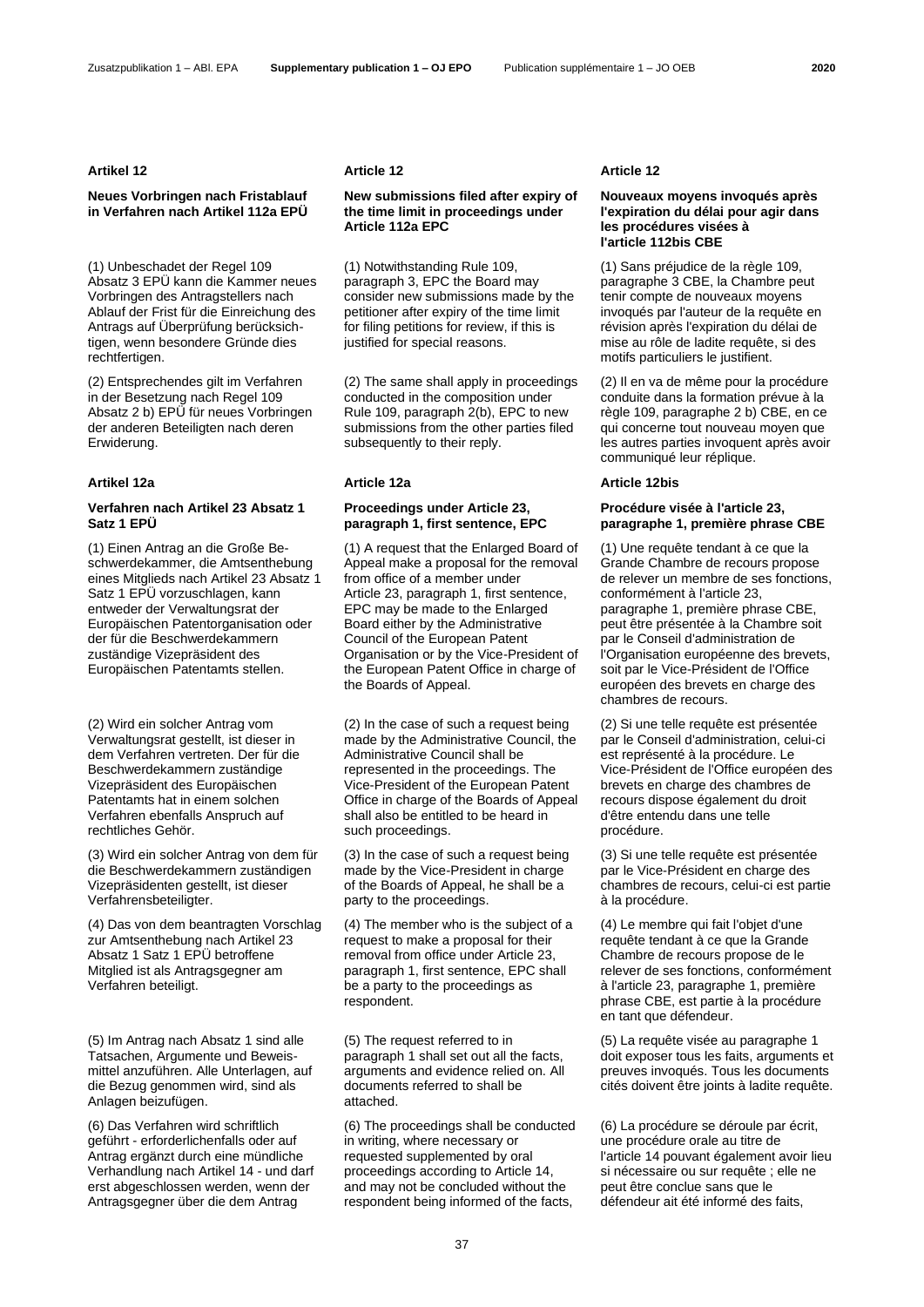zugrunde liegenden Tatsachen. Argumente und Beweismittel unterrichtet wurde und rechtliches Gehör erhalten hat. Der Antragsgegner kann eine Person benennen, die ihn berät oder vertritt.

(7) Artikel 117 Absatz 1 EPÜ ist anwendbar.

(8) Das Verfahren wird unabhängig von etwaigen Disziplinarverfahren oder nationalen Verfahren geführt.

(9) Soweit die Große Beschwerdekammer nichts anderes beschließt, ist das Verfahren vertraulich und nicht öffentlich.

(10) Die Große Beschwerdekammer kann auf Antrag die teilweise oder vollständige Erstattung der dem Antragsgegner im Verfahren entstandenen Kosten vorschlagen, wenn der Antrag, eine Amtsenthebung vorzuschlagen, zurückgewiesen wurde.

# **Nicht bindende Mitteilungen der Kammer**

Hält die Kammer es für zweckmäßig, den mitwirkungsberechtigten Beteiligten ihre Ansicht über die Beurteilung sachlicher oder rechtlicher Fragen mitzuteilen, so hat das so zu geschehen, dass die Mitteilung nicht als bindend für die Kammer verstanden werden kann.

# **Mündliche Verhandlungen Oral proceedings Procédures orales**

(1) Ist eine mündliche Verhandlung vorgesehen, so bemüht sich die Kammer darum, dass die mitwirkungsberechtigten Beteiligten vor der mündlichen Verhandlung die erforderlichen Informationen und Unterlagen einreichen.

(2) Die Kammer kann in der Mitteilung nach Artikel 13 auf Punkte hinweisen, die von besonderer Bedeutung zu sein scheinen, oder auf die Tatsache, dass bestimmte Fragen offenbar nicht mehr strittig sind; die Mitteilung kann auch andere Bemerkungen enthalten, die es erleichtern, die mündliche Verhandlung auf das Wesentliche zu konzentrieren.

(3) Eine mündliche Verhandlung kann nach dem Ermessen der Kammer nach Eingang eines schriftlichen und begründeten Antrags ausnahmsweise verlegt werden; der Antrag ist so früh wie möglich vor dem anberaumten Termin zu stellen.

(4) Die Kammer ist nicht verpflichtet, einen Verfahrensschritt einschließlich ihrer Entscheidung aufzuschieben, nur arguments and evidence underlying the request and having had the opportunity to be heard on them. The respondent may appoint a person to advise or represent him.

(7) Article 117, paragraph 1, EPC shall be applicable.

(8) The proceedings shall be conducted independently of any disciplinary or national proceedings.

(9) Unless and to the extent that the Enlarged Board decides otherwise, the proceedings shall not be public and shall be confidential.

(10) The Enlarged Board of Appeal may on request propose the reimbursement of some or all costs incurred in the proceedings by the respondent if the request to make a proposal for their removal from office has been rejected.

### **Artikel 13 Article 13 Article 13**

### **Non-binding communications from the Board**

If the Board deems it expedient to communicate with the eligible parties regarding a possible appreciation of substantive or legal matters, such communication shall be made in such a way as not to imply that the Board is in any way bound by it.

### **Artikel 14 Article 14 Article 14**

(1) If oral proceedings are to take place, the Board shall endeavour to ensure that the eligible parties have provided all relevant information and documents before the hearing.

(2) The Board's communication under Article 13 may draw attention to matters which seem to be of special significance, or to the fact that questions appear no longer to be contentious, or may contain other observations that may help concentration on essentials during the oral proceedings.

(3) A change of date for oral proceedings may exceptionally be allowed in the Board's discretion following receipt of a written and reasoned request made as far in advance of the appointed date as possible.

(4) The Board shall not be obliged to delay any step in the proceedings, including its decision, by reason only of arguments et preuves sous-tendant la requête, ni sans qu'il ait eu la possibilité d'être entendu à leur sujet. Le défendeur peut désigner une personne chargée de l'assister ou de le représenter.

(7) L'article 117, paragraphe 1 CBE est applicable.

(8) La procédure se déroule indépendamment de toute procédure disciplinaire ou de toute procédure devant une juridiction nationale.

(9) Dans la mesure où la Grande Chambre de recours n'en décide pas autrement, la procédure n'est pas publique et est confidentielle.

(10) La Grande Chambre de recours peut, sur requête, proposer le remboursement de tout ou partie des frais de procédure exposés par le défendeur, si la requête tendant à ce que la Chambre propose de le relever de ses fonctions est rejetée.

# **Notifications n'ayant pas de caractère contraignant pour la Chambre**

Si la Chambre considère qu'il est souhaitable d'informer les parties habilitées à participer de la manière dont elle pourrait apprécier certaines questions de fait ou de droit, elle fait en sorte que cette notification ne puisse être interprétée comme pouvant la lier.

(1) En cas de procédure orale, la Chambre s'efforce de faire en sorte que les parties habilitées à participer fournissent toutes les informations et tous les documents utiles avant l'audience.

(2) Dans la notification visée à l'article 13, la Chambre peut signaler les points qui semblent revêtir une importance particulière ou le fait que certaines questions ne semblent plus être litigieuses, ou y fait des observations pouvant aider à concentrer la procédure sur les points essentiels.

(3) La Chambre peut, dans l'exercice de son pouvoir d'appréciation, changer à titre exceptionnel la date d'une procédure orale sur requête écrite et motivée. Cette requête doit être présentée aussitôt que possible avant la date fixée pour la procédure orale.

(4) La Chambre n'est pas tenue de différer une étape de la procédure, y compris sa décision, au seul motif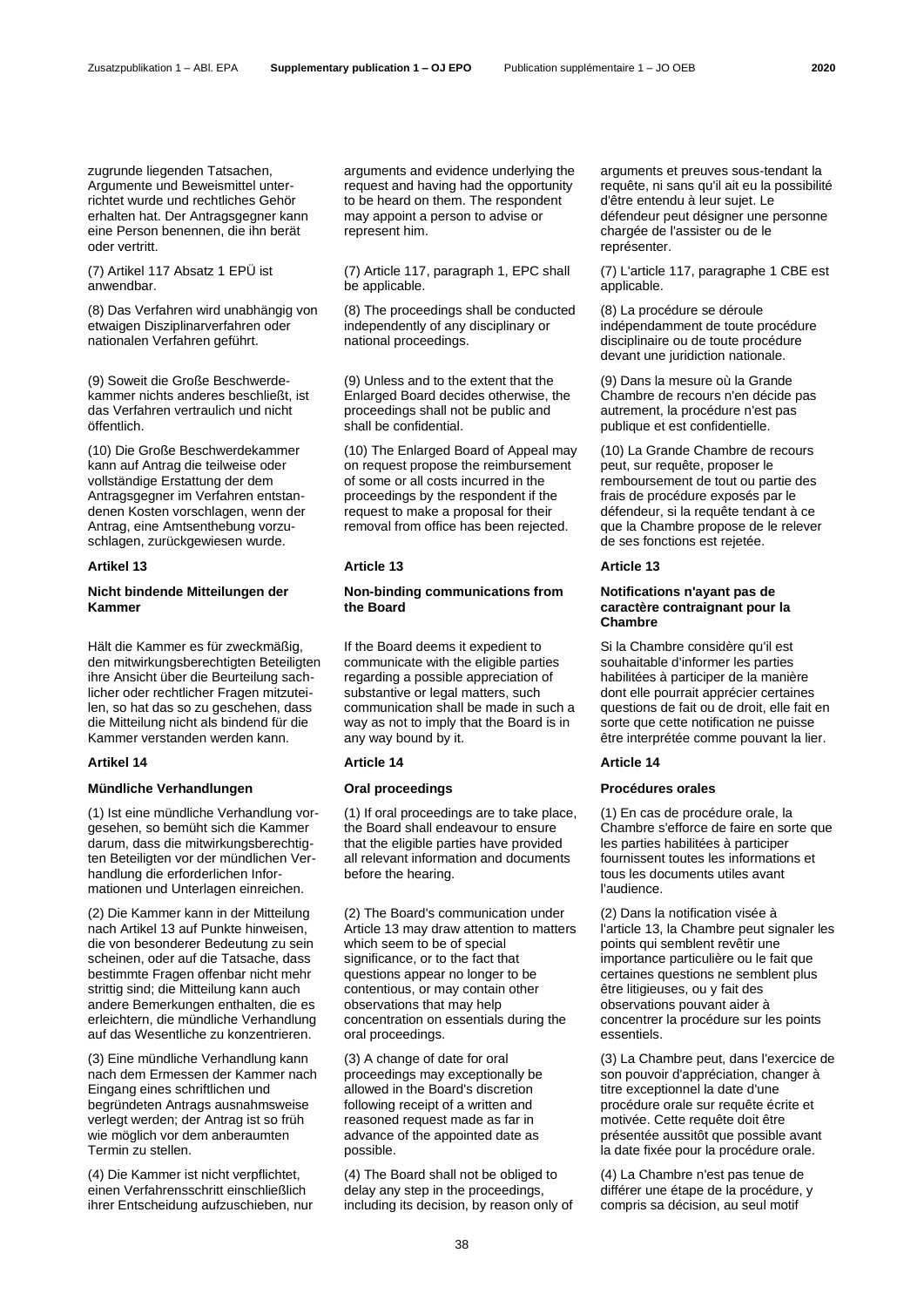weil ein ordnungsgemäß geladener Beteiligter in der mündlichen Verhandlung nicht anwesend ist; dieser kann dann so behandelt werden, als stütze er sich lediglich auf sein schriftliches Vorbringen.

(5) Der Vorsitzende leitet die mündliche Verhandlung und stellt ihre faire, ordnungsgemäße und effiziente Durchführung sicher.

(6) Ist eine Sache in der mündlichen Verhandlung entscheidungsreif, so stellt der Vorsitzende die abschließenden Anträge der mitwirkungsberechtigten Beteiligten fest und erklärt die sachliche Debatte für beendet. Nach Beendigung der sachlichen Debatte können die Beteiligten nichts mehr vorbringen, es sei denn, die Kammer beschließt, die Debatte wieder zu eröffnen.

(7) Die Kammer stellt sicher, dass die Sache am Ende der mündlichen Verhandlung entscheidungsreif ist, sofern nicht besondere Umstände vorliegen. Vor dem Ende der mündlichen Verhandlung kann der Vorsitzende die Entscheidung bzw. Stellungnahme der Kammer verkünden.

### **Artikel 15 Article 15 Article 15**

### **Beteiligung von Dolmetschern Attendance of interpreters Participation d'interprètes**

Soweit erforderlich, sorgt der Vorsitzende der Kammer bei mündlichen Verhandlungen, Beweisaufnahmen und Beratungen der Kammer für Übersetzungen.

# **Artikel 16 Article 16 Article 16**

# **Beratung und Abstimmung Deliberation and voting Délibéré et vote**

(1) An einer Beratung nehmen nur die Mitglieder der Kammer teil; der Vorsitzende kann jedoch die Anwesenheit anderer Bediensteter zulassen. Die Beratungen sind geheim.

(2) Bei den Beratungen der Kammer äußert zuerst der Berichterstatter, dann ggf. der Mitberichterstatter und, wenn der Berichterstatter nicht der Vorsitzende ist, zuletzt der Vorsitzende seine Meinung.

(3) Die gleiche Reihenfolge gilt für Abstimmungen; auch wenn der Vorsitzende Berichterstatter ist, stimmt er zuletzt ab. Stimmenthaltungen sind nicht zulässig.

the absence at the oral proceedings of any party duly summoned who may then be treated as relying only on its written case.

(5) The Chairman presides over the oral proceedings and ensures their fair, orderly and efficient conduct.

(6) When a case is ready for decision during oral proceedings, the Chairman shall state the final requests of the eligible parties and declare the debate closed. No submissions may be made by the parties after the closure of the debate unless the Board decides to reopen the debate.

(7) The Board shall ensure that each case is ready for decision at the conclusion of the oral proceedings, unless there are special reasons to the contrary. Before the oral proceedings are closed, the Board's decision or opinion may be announced orally by the Chairman.

If required, the Chairman of the Board shall make arrangements for interpreting during oral proceedings, the taking of evidence or the deliberations of the Board.

(1) Only members of the Board shall participate in deliberations; the Chairman may, however, authorise other officers to attend. Deliberations shall be secret.

(2) During the deliberations between members of the Board, the opinion of the rapporteur shall be heard first, followed by that of the additional rapporteur if one has been appointed and, if the rapporteur is not the Chairman, the Chairman's last.

(3) If voting is necessary, votes shall be taken in the same sequence; even if the Chairman is the rapporteur, he shall vote last. Abstentions shall not be permitted.

qu'une partie dûment convoquée est absente lors de la procédure orale ; elle pourra en ce cas considérer que cette partie se fonde uniquement sur ses écritures.

(5) Le président conduit la procédure orale et en garantit le déroulement équitable, régulier et efficace.

(6) Lorsque, dans une procédure orale, une affaire est en état d'être jugée, le président donne lecture des requêtes finales des parties habilitées à participer et prononce la clôture des débats. Aucun moyen ne peut être invoqué par les parties après la clôture des débats, sauf si la Chambre décide de rouvrir les débats.

(7) La Chambre fait en sorte que l'affaire examinée soit en état d'être jugée à la clôture de la procédure orale, à moins que des raisons particulières ne s'y opposent. Avant la clôture de la procédure orale, le président peut prononcer la décision ou l'avis de la Chambre.

En tant que de besoin, le président de la Chambre fait assurer la traduction, lors des procédures orales, des mesures d'instruction et des délibérations de la Chambre.

(1) Seuls les membres de la Chambre participent au délibéré ; toutefois, le président peut autoriser d'autres agents à y assister. Le délibéré est secret.

(2) Lors du délibéré, le rapporteur puis, le cas échéant, le corapporteur expriment leur opinion les premiers et le président en dernier, à moins qu'il ne soit lui-même rapporteur.

(3) Le même ordre est suivi s'il est nécessaire de voter, sauf si le président est également rapporteur, auquel cas il vote en dernier. Nul ne peut s'abstenir.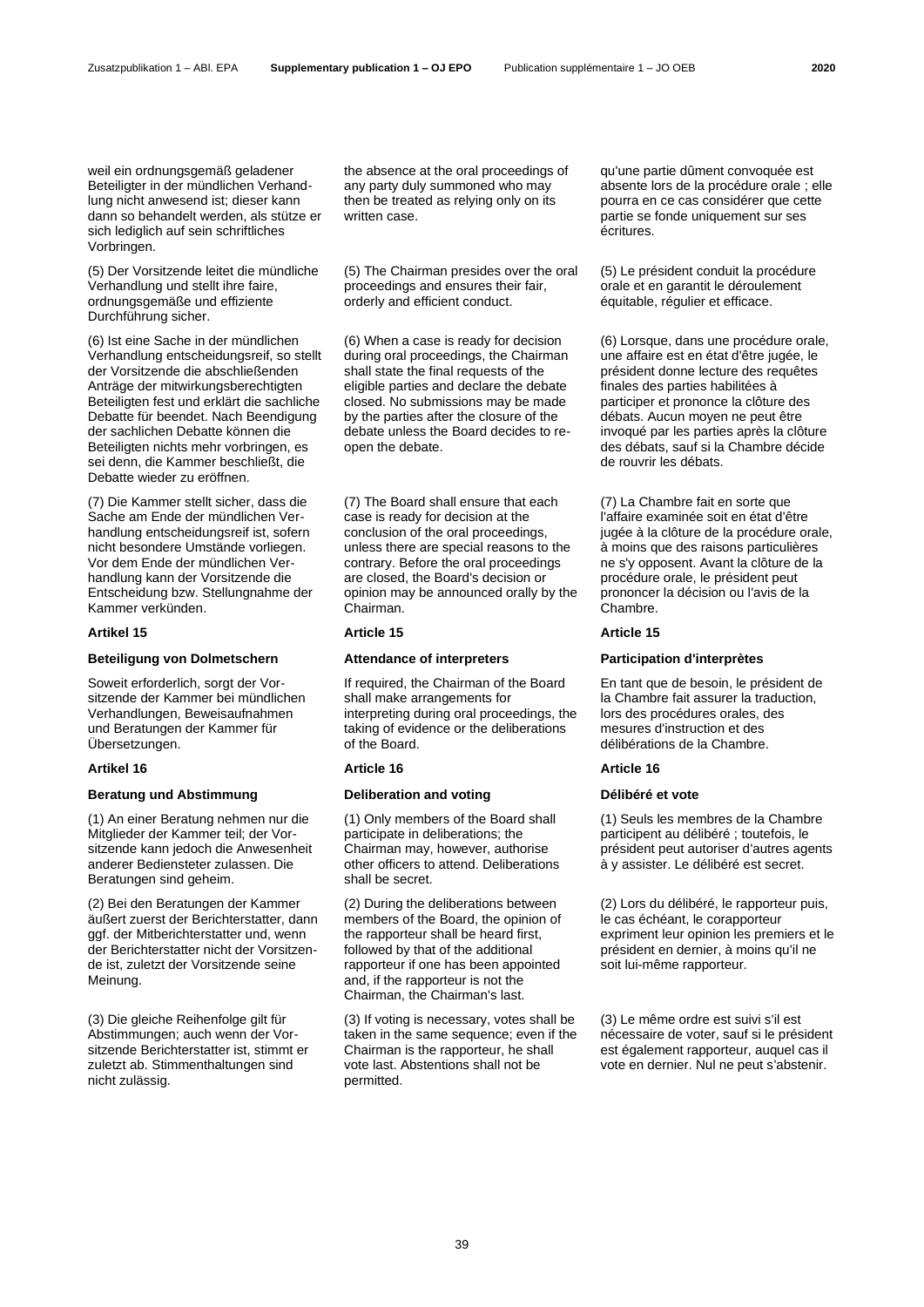### Zusatzpublikation 1 – ABl. EPA **Supplementary publication 1 – OJ EPO** Publication supplémentaire 1 – JO OEB **2020**

# **Weiterleitung des Falles von der Kammer in der Besetzung nach Regel 109 Absatz 2 a) EPÜ an die Kammer in der Besetzung nach Regel 109 Absatz 2 b) EPÜ**

Kommt die Kammer in Verfahren gemäß Artikel 112a EPÜ in der Besetzung nach Regel 109 Absatz 2 a) EPÜ nach Beratung nicht einstimmig zu dem Ergebnis, dass der Antrag auf Überprüfung als offensichtlich unzulässig oder unbegründet zu verwerfen ist, so legt sie den Antrag unverzüglich ohne sachliche Stellungnahme der Kammer in der Besetzung nach Regel 109 Absatz 2 b) EPÜ zur Entscheidung vor.

# **Begründung von Entscheidungen und Stellungnahmen**

(1) Vorbehaltlich Regel 109 Absatz 2 a) EPÜ entspricht die Entscheidung oder Stellungnahme der Kammer dem Votum der Mehrheit ihrer Mitglieder.

(2) In den Verfahren gemäß Artikel 23 Absatz 1 Satz 1 EPÜ oder Artikel 112 EPÜ können in die Begründung der Entscheidung oder Stellungnahme auch die Erwägungen einer Minderheit aufgenommen werden, wenn die Kammermitglieder dem mehrheitlich zustimmen. Die Namen der diese Minderheit bildenden Mitglieder oder deren Anzahl dürfen nicht angegeben werden.

(3) Die endgültige Entscheidung der Großen Beschwerdekammer in den Verfahren nach Artikel 23 Absatz 1 Satz 1 EPÜ kann unter angemessener Wahrung der Vertraulichkeit des Verfahrens veröffentlicht werden.

# **Verbindlichkeit der Verfahrensordnung**

Diese Verfahrensordnung ist für die Große Beschwerdekammer verbindlich, soweit sie nicht zu einem mit dem Geist und Ziel des Übereinkommens unvereinbaren Ergebnis führt.

### **Artikel 17 Article 17 Article 17**

### **Submission of case by the Board as composed under Rule 109, paragraph 2(a), EPC to the Board as composed under Rule 109, paragraph 2(b), EPC**

If, in proceedings under Article 112a EPC, the Board as composed under Rule 109, paragraph 2(a), EPC fails after deliberation to reach the unanimous conclusion that the petition for review should be rejected as clearly inadmissible or unallowable, it shall submit the petition without delay and without comment as to its merit to the Board as composed under Rule 109, paragraph 2(b), EPC for decision.

### **Artikel 18 Article 18 Article 18**

# **Reasons for the decision or opinion Motifs de la décision ou de l'avis**

(1) Subject to Rule 109, paragraph 2(a), EPC the decision or opinion of the Board shall be in accordance with the votes of the majority of its members.

(2) In proceedings under Article 23, paragraph 1, first sentence, EPC or Article 112 EPC, the reasons for such decision or opinion may also indicate the opinions held by a minority of the members if a majority of the members of the Board agrees. Neither the names of the members forming any such minority nor the size of such minority may be indicated.

(3) The final decision of the Enlarged Board of Appeal in proceedings under Article 23, paragraph 1, first sentence, EPC may be published, due regard being taken of the confidentiality of the proceedings.

### **Artikel 19 Article 19 Article 19**

### **Binding nature of the Rules of Procedure**

These Rules of Procedure shall be binding upon the Enlarged Board of Appeal, provided that they do not lead to a situation which would be incompatible with the spirit and purpose of the Convention.

### **Transfert de l'affaire de la Chambre siégeant dans la formation prévue à la règle 109, paragraphe 2 a) CBE à celle siégeant dans la formation prévue à la règle 109, paragraphe 2 b) CBE**

Si, après avoir délibéré dans des procédures visées à l'article 112bis CBE dans la formation prévue à la règle 109, paragraphe 2 a) CBE, la Chambre ne parvient pas à l'unanimité à la conclusion que la requête en révision doit être rejetée au motif qu'elle est manifestement irrecevable ou non fondée, elle soumet immédiatement ladite requête pour décision à la Chambre siégeant dans la formation prévue à la règle 109, paragraphe 2 b) CBE, sans avis sur le fond.

(1) Sous réserve des dispositions de la règle 109, paragraphe 2 a) CBE, la décision ou l'avis rendu par la Chambre se fonde sur le vote de la majorité de ses membres.

(2) Sous réserve de l'accord d'une majorité des membres, les opinions autres émises par une minorité des membres peuvent, dans les procédures visées à l'article 23, paragraphe 1, première phrase CBE ou à l'article 112 CBE, également être mentionnées dans les motifs de ladite décision ou dudit avis. Ni les noms, ni le nombre des membres qui composent cette minorité ne sont mentionnés.

(3) La décision finale rendue par la Grande Chambre de recours dans une procédure relevant de l'article 23, paragraphe 1, première phrase CBE, peut être publiée en tenant dûment compte de la confidentialité de ladite procédure.

### **Caractère contraignant du règlement de procédure**

Le présent règlement de procédure s'impose à la Grande Chambre de recours pour autant qu'il ne conduit pas à un résultat incompatible avec l'esprit et les objectifs de la Convention.